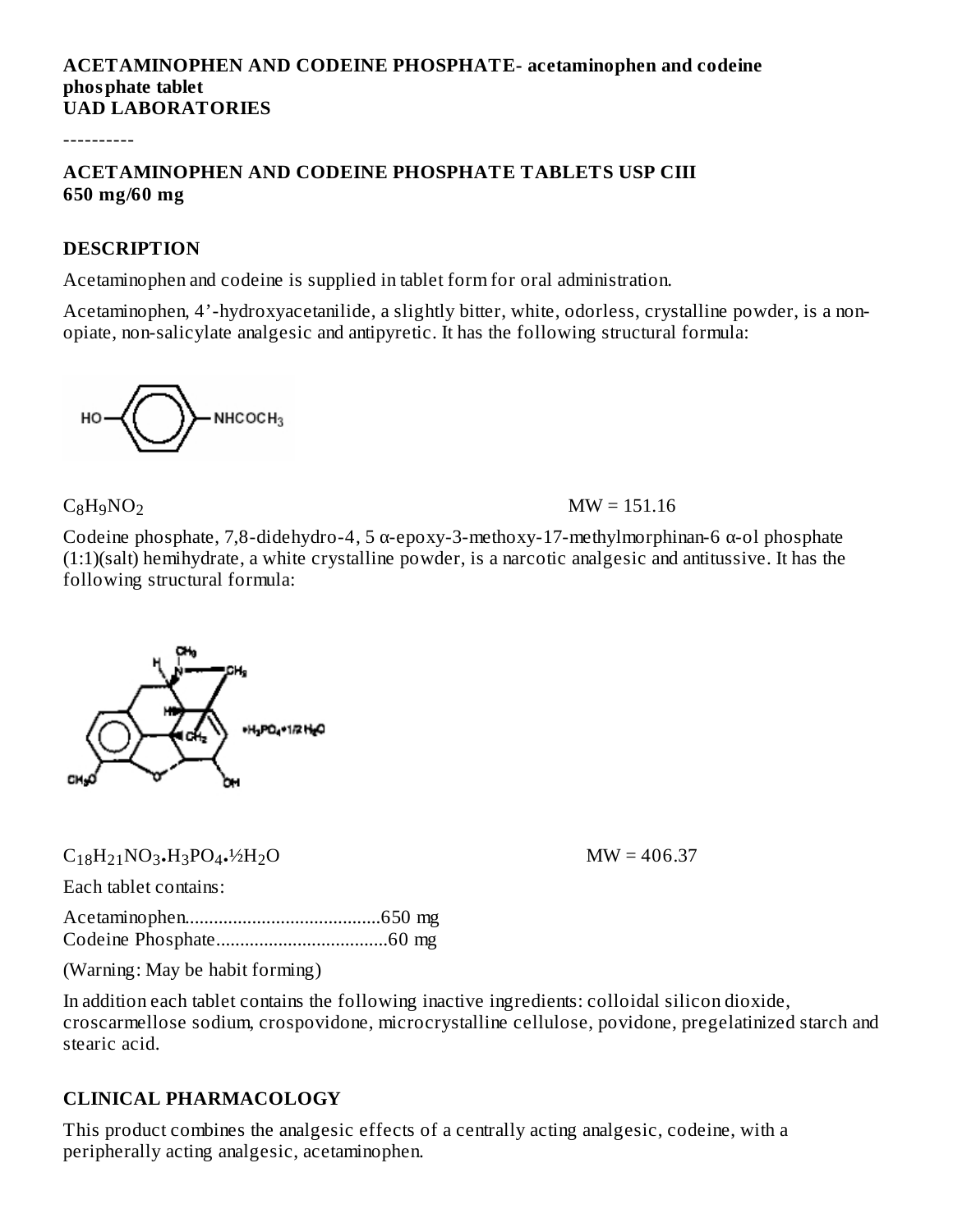## **Pharmacokinetics**

The behavior of the individual components is described below.

Codeine: Codeine is readily absorbed from the gastrointestinal tract. It is rapidly distributed from the intravascular spaces to the various body tissues, with preferential uptake by parenchymatous organs such as the liver, spleen and kidney. Codeine crosses the blood-brain barrier, and is found in fetal tissue and breast milk. The plasma concentration does not correlate with brain concentration or relief of pain; however, codeine is not bound to plasma proteins and does not accumulate in body tissues.

The plasma half-life is about 2.9 hours. The elimination of codeine is primarily via the kidneys, and about 90% of an oral dose is excreted by the kidneys within 24 hours of dosing. The urinary secretion products consist of free and glucuronide conjugated codeine (about 70%), free and conjugated norcodeine (about 10%), free and conjugated morphine (about 10%), normorphine (4%), and hydrocodone (1%). The remainder of the dose is excreted in the feces.

At therapeutic doses, the analgesic effect reaches a peak within 2 hours and persists between 4 and 6 hours.

See OVERDOSAGE for toxicity information.

Acetaminophen: Acetaminophen is rapidly absorbed from the gastrointestinal tract and is distributed throughout most body tissues. The plasma half-life is 1.25 to 3 hours, but may be increased by liver damage and following overdosage. Elimination of acetaminophen is principally by liver metabolism (conjugation) and subsequent renal excretion of metabolites. Approximately 85% of an oral dose appears in the urine within 24 hours of administration, most as the glucuronide conjugate, with small amounts of other conjugates and unchanged drug.

See OVERDOSAGE for toxicity information.

### **INDICATIONS AND USAGE**

Acetaminophen and codeine phosphate tablets are indicated for the relief of mild to moderately severe pain.

### **CONTRAINDICATIONS**

This product should not be administered to patients who have previously exhibited hypersensitivity to codeine or acetaminophen.

### **WARNINGS**

In the presence of head injury or other intracranial lesions, the respiratory depressant effects of codeine and other narcotics may be markedly enhanced, as well as their capacity for elevating cerebrospinal fluid pressure. Narcotics also produce other CNS depressant effects, such as drowsiness, that may further obscure the clinical course of the patients with head injuries.

Codeine or other narcotics may obscure signs on which to judge the diagnosis or clinical course of patients with acute abdominal conditions.

Codeine is habit-forming and potentially abusable. Consequently, the extended use of this product is not recommended.

### **PRECAUTIONS**

### **General**

Acetaminophen and codeine phosphate tablets should be prescribed with caution in certain special-risk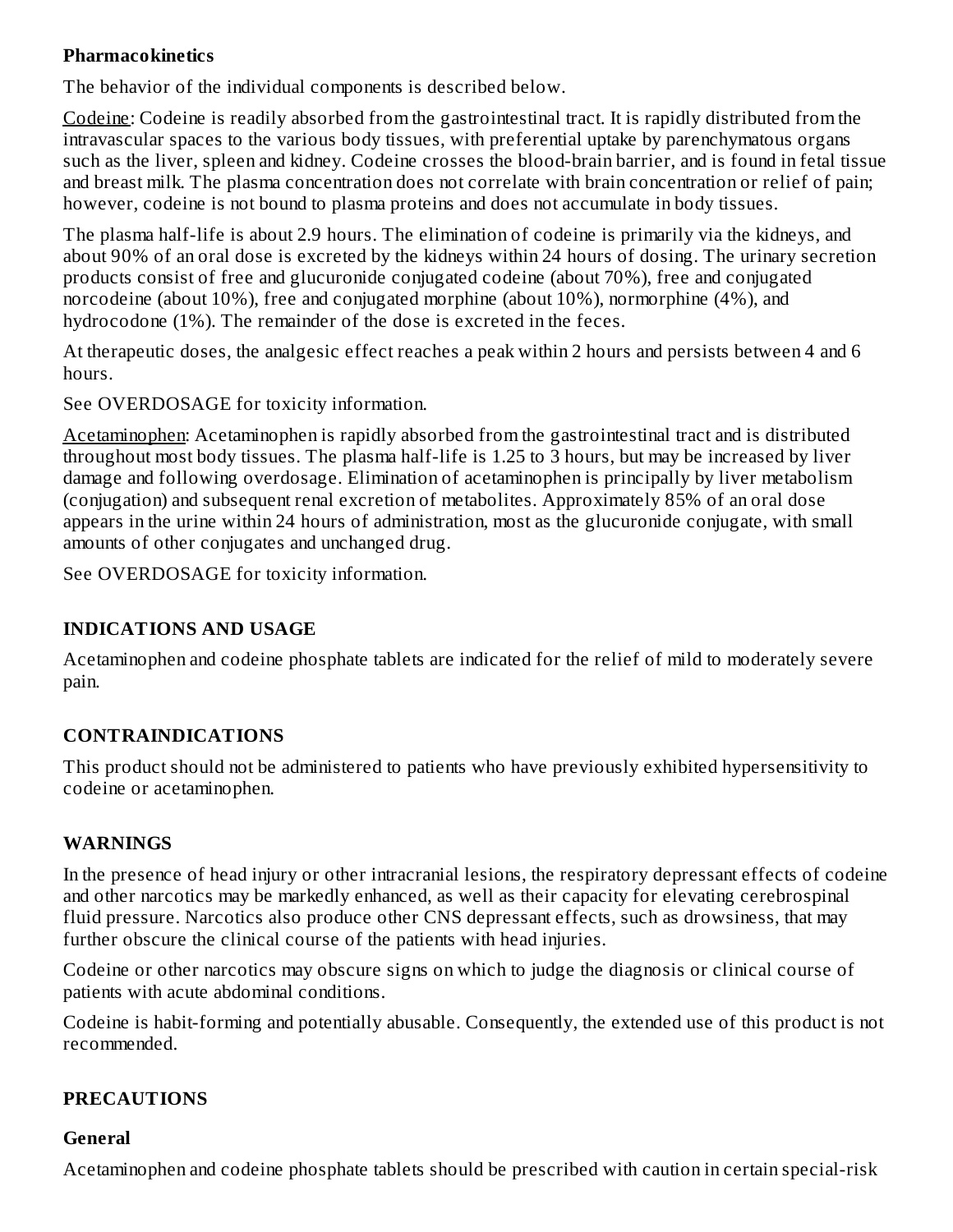patients, such as the elderly or debilitated, and those with severe impairment of renal or hepatic function, head injuries, elevated intracranial pressure, acute abdominal conditions, hypothyroidism, urethral stricture, Addison's disease, or prostatic hypertrophy.

#### **Information for Patients**

Codeine may impair mental and/or physical abilities required for the performance of potentially hazardous tasks such as driving a car or operating machinery. Such tasks should be avoided while taking this product.

Alcohol and other CNS depressants may produce an additive CNS depression, when taken with this combination product, and should be avoided.

Codeine may be habit-forming. Patients should take the drug only for as long as it is prescribed, in the amounts prescribed, and no more frequently than prescribed.

#### **Laboratory Tests**

In patients with severe hepatic or renal disease, effects of therapy should be monitored with serial liver and/or renal function tests.

### **Drug Interactions**

This drug may enhance the effects of: other narcotic analgesics, alcohol, general anesthetics, tranquilizers such as chlordiazepoxide, sedative-hypnotics, or other CNS depressants, causing increased CNS depression.

### **Drug/Laboratory Test Interactions**

Codeine may increase serum amylase levels.

Acetaminophen may produce false-positive test results for urinary 5-hydroxyindoleacetic acid.

### **Carcinogenesis, Mutagenesis, Impairment of Fertility**

No adequate studies have been conducted in animals to determine whether acetaminophen and codeine have a potential for carcinogenesis or mutagenesis. No adequate studies have been conducted in animals to determine whether acetaminophen has a potential for impairment of fertility.

Acetaminophen and codeine have been found to have no mutagenic potential using the Ames Salmonella-Microsomal Activation test, the Basc test on Drosophila germ cells, and Micronucleus test on mouse bone marrow.

# **Pregnancy**

Teratogenic Effects

### *Pregnancy Category C*

Codeine: A study in rats and rabbits reported no teratogenic effect of codeine administered during the period of organogeneses in doses ranging from 5 to 120 mg/kg. In the rat, doses at the 120 mg/kg level, in the toxic range for the adult animal, were associated with an increase in embryo resorption at the time of implantation. In another study a single 100 mg/kg dose of codeine administered to pregnant mice reportedly resulted in delayed ossification in the offspring.

There are no adequate and well-controlled studies in pregnant women. Acetaminophen and codeine phosphate should be used during pregnancy only if the potential benefit justifies the potential risk to the fetus.

Nonteratogenic Effects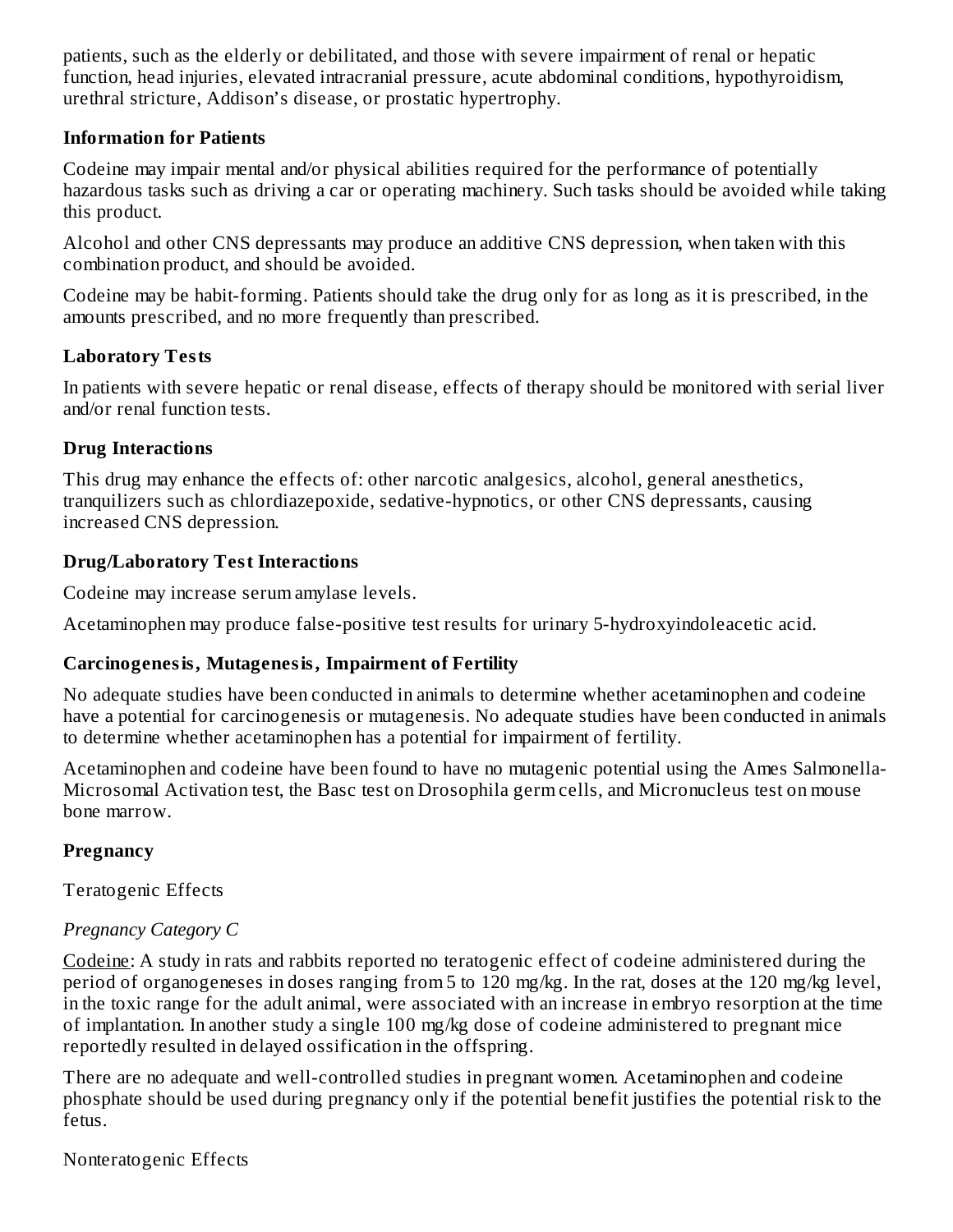Dependence has been reported in newborns whose mothers took opiates regularly during pregnancy. Withdrawal signs include irritability, excessive crying, tremors, hyperreflexia, fever, vomiting, and diarrhea. These signs usually appear during the first few days of life.

## **Labor and Delivery**

Narcotic analgesics cross the placental barrier. The closer to delivery and the larger the dose used, the greater the possibility of respiratory depression in the newborn. Narcotic analgesics should be avoided during labor if delivery of a premature infant is anticipated. If the mother has received narcotic analgesics during labor, newborn infants should be observed closely for signs of respiratory depression. Resuscitation may be required (see OVERDOSAGE). The effect of codeine, if any, on the later growth, development, and functional maturation of the child is unknown.

## **Nursing Mothers**

Acetaminophen and codeine are excreted in breast milk in small amounts, but the significance of their effects on nursing infants is not known. Because of the potential for serious adverse reactions in nursing infants from acetaminophen and codeine, a decision should be made whether to discontinue nursing or to discontinue the drug, taking into account the importance of the drug to the mother.

# **ADVERSE REACTIONS**

The most frequently reported adverse reactions are drowsiness, lightheadedness, dizziness, sedation, shortness of breath, nausea and vomiting. These effects seem to be more prominent in ambulatory than in non-ambulatory patients, and some of these adverse reactions may be alleviated if the patient lies down.

Other adverse reactions include allergic reactions, euphoria, dysphoria, constipation, abdominal pain, pruritus, rash, thrombocytopenia, agranulocytosis.

At higher doses codeine has most of the disadvantages of morphine including respiratory depression.

# **DRUG ABUSE AND DEPENDENCE**

### **Controlled Substance**

Acetaminophen and Codeine Phosphate tablets are classified as a Schedule III controlled substance.

# **Abus e and Dependence**

Codeine can produce drug dependence of the morphine type and, therefore, has the potential for being abused. Psychological dependence, physical dependence. and tolerance may develop upon repeated administration and it should be prescribed and administered with the same degree of caution appropriate to the use of other oral narcotic medications.

# **OVERDOSAGE**

Following an acute overdosage, toxicity may result from codeine or acetaminophen.

# **Signs and Symptoms**

Codeine: Toxicity from codeine poisoning includes the opioid triad of: pinpoint pupils, depression of respiration, and loss of consciousness. Convulsions may occur.

**Acetaminophen**: In acetaminophen overdosage: dose-dependent, potentially fatal hepatic necrosis is the most serious adverse effect. Renal tubular necrosis, hypoglycemic coma and thrombocytopenia may also occur.

Early symptoms following a potentially hepatotoxic overdose may include: nausea, vomiting,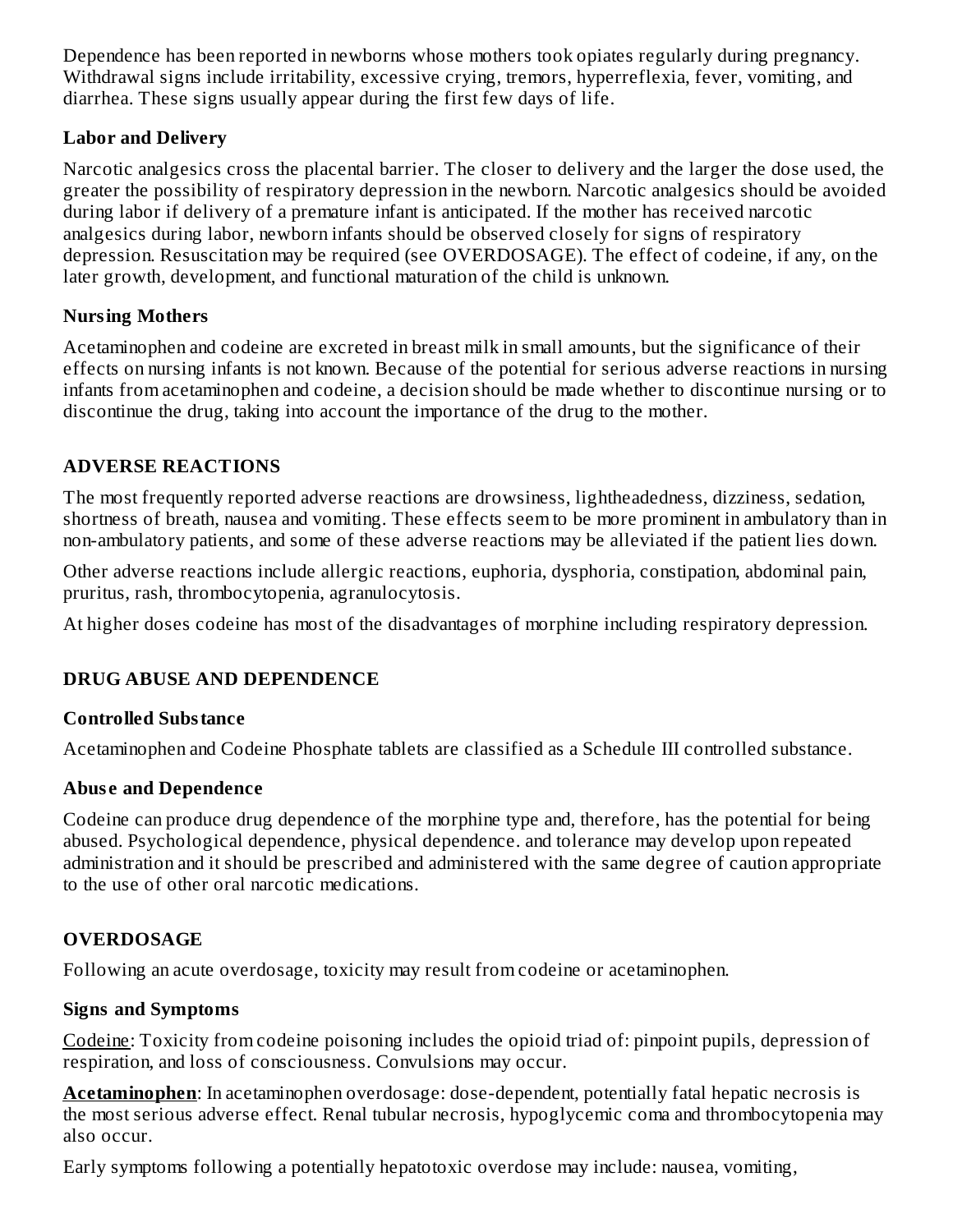diaphoresis and general malaise. Clinical and laboratory evidence of hepatic toxicity may not be apparent until 48 to 72 hours post-ingestion.

In adults hepatic toxicity has rarely been reported with acute overdoses of less than 10 grams, or fatalities with less than 15 grams.

## **Treatment**

A single or multiple overdose with acetaminophen and codeine is a potentially lethal polydrug overdose, and consultation with a regional poison control center is recommended.

Immediate treatment includes support of cardiorespiratory function and measures to reduce drug absorption. Vomiting should be induced mechanically, or with syrup of ipecac, if the patient is alert (adequate pharyngeal and laryngeal reflexes). Oral activated charcoal (1 g/kg) should follow gastric emptying. The first dose should be accompanied by an appropriate cathartic. If repeated doses are used, the cathartic might be included with alternate doses as required. Hypotension is usually hypovolemic and should respond to fluids. Vasopressors and other supportive measures should be employed as indicated. A cuffed endo-tracheal tube should be inserted before gastric lavage of the unconscious patient and, when necessary, to provide assisted respiration.

Meticulous attention should be given to maintaining adequate pulmonary ventilation. In severe cases of intoxication, peritoneal dialysis, or preferably hemodialysis may be considered. If hypoprothrombinemia occurs due to acetaminophen overdose, vitamin K should be administered intravenously.

Naloxone, a narcotic antagonist, can reverse respiratory depression and coma associated with opioid overdose. Naloxone hydrochloride 0.4 mg to 2 mg is given parenterally. Since the duration of action of codeine may exceed that of the naloxone, the patient should be kept under continuous surveillance and repeated doses of the antagonist should be administered as needed to maintain adequate respiration. A narcotic antagonist should not be administered in the absence of clinically significant respiratory or cardiovascular depression.

If the dose of acetaminophen may have exceeded 140 mg/kg, acetylcysteine should be administered as early as possible. Serum acetaminophen levels should be obtained, since levels four or more hours following ingestion help predict acetaminophen toxicity. Do not await acetaminophen assay results before initiating treatment. Hepatic enzymes should be obtained initially, and repeated at 24-hour intervals.

Methemoglobinemia over 30% should be treated with methylene blue by slow intravenous administration.

# **Toxic Dos es (for adults)**

| Acetaminophen: | toxic dose | 10g      |
|----------------|------------|----------|
| Codeine:       | toxic dose | $240$ mg |

# **DOSAGE AND ADMINISTRATION**

Dosage should be adjusted according to severity of pain and response of the patient.

The usual **adult** dosage is:

|                                                                        | <b>Single Doses (range)</b> | Maximum 24 Hour Dose |  |  |  |
|------------------------------------------------------------------------|-----------------------------|----------------------|--|--|--|
| Codeine Phosphate                                                      | 15 mg to $60$ mg            | $360$ mg             |  |  |  |
| Acetaminophen                                                          | 300 mg to 1000 mg           | $4000$ mg            |  |  |  |
| The usual dose of codeine phosphate in <b>children</b> is $0.5$ mg/kg. |                             |                      |  |  |  |
| Doses may be repeated up to every 4 hours.                             |                             |                      |  |  |  |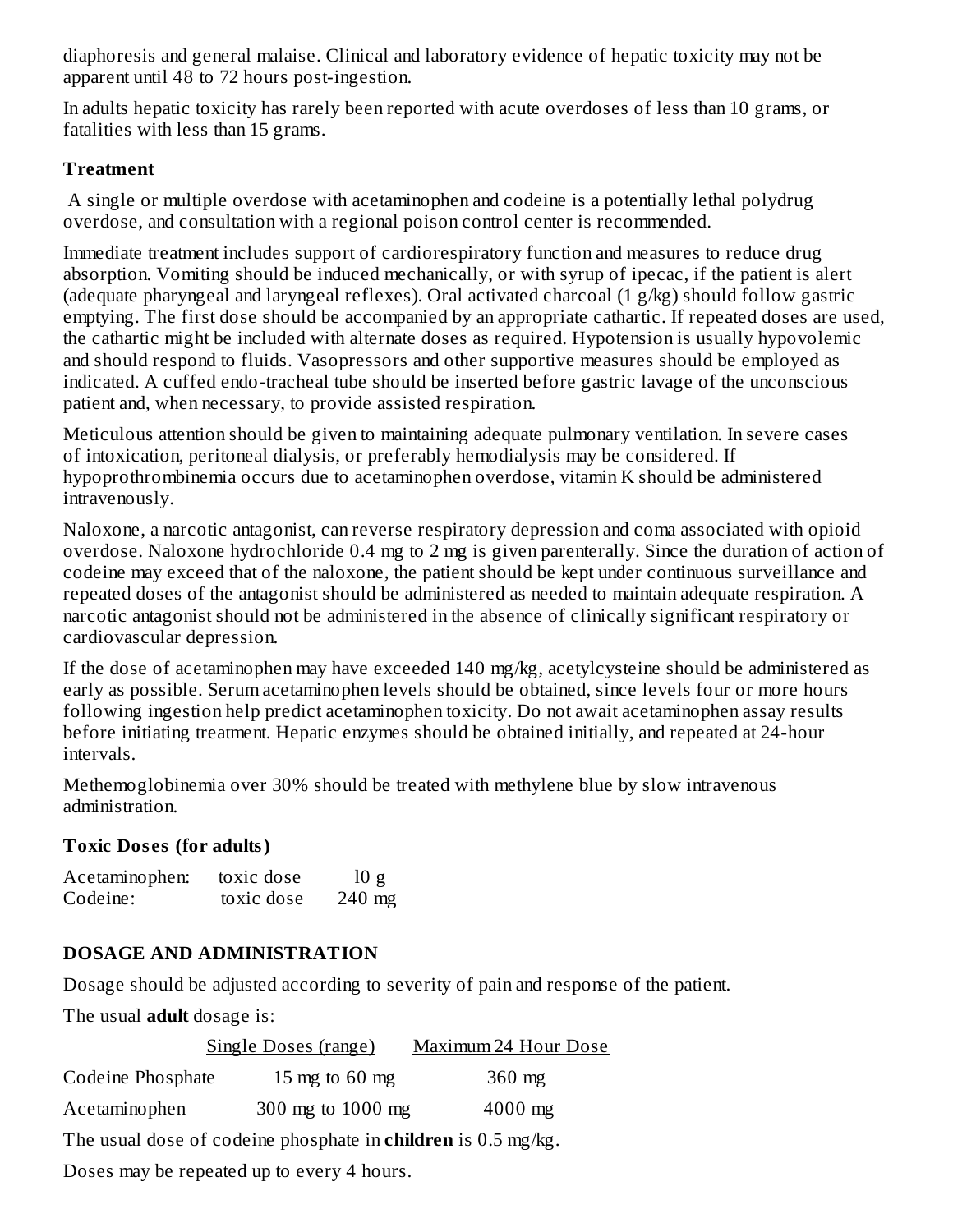The prescriber must determine the number of tablets per dose, and the maximum number of tablets per 24 hours based upon the above dosage guidance. This information should be conveyed in the prescription.

It should be kept in mind, however, that tolerance to codeine can develop with continued use and that the incidence of untoward effects is dose related. Adult doses of codeine higher than 60 mg fail to give commensurate relief of pain but merely prolong analgesia and are associated with an appreciably increased incidence of undesirable side effects. Equivalently high doses in children would have similar effects.

### **HOW SUPPLIED**

Acetaminophen and Codeine Phosphate Tablets USP, 650 mg/60 mg are available as a capsule-shaped, white, uncoated, unprinted tablet single-scored on one side, in bottles of 100,

NDC 0785-6270-01 and in bottles of 500, NDC 0785-6270-50.

#### **Storage:**

Store at controlled room temperature 15°-30°C (59°-86°F).

Dispense in a tight, light-resistant container with a child-resistant closure.

**CAUTION:** Federal law prohibits dispensing without prescription.

Manufactured by: **MIKART, INC.** Atlanta, GA 30318

Manufactured for: **UAD LABORATORIES** Jackson, MS 39209

Rev. 5/94 Code 367Z00

# **ACETAMINOPHEN AND CODEINE PHOSPHATE**

acetaminophen and codeine phosphate tablet

| <b>Product Information</b>                                              |                         |                     |  |                          |                  |          |  |  |
|-------------------------------------------------------------------------|-------------------------|---------------------|--|--------------------------|------------------|----------|--|--|
| Product Type                                                            | HUMAN PRESCRIPTION DRUG | Item Code (Source)  |  |                          | NDC:0785-6270    |          |  |  |
| <b>Route of Administration</b>                                          | ORAL                    | <b>DEA Schedule</b> |  |                          | C <sub>III</sub> |          |  |  |
|                                                                         |                         |                     |  |                          |                  |          |  |  |
|                                                                         |                         |                     |  |                          |                  |          |  |  |
| <b>Active Ingredient/Active Moiety</b>                                  |                         |                     |  |                          |                  |          |  |  |
| <b>Ingredient Name</b>                                                  |                         |                     |  | <b>Basis of Strength</b> |                  | Strength |  |  |
| ACETAMINO PHEN (UNII: 36209 ITL9D) (ACETAMINO PHEN - UNII:36209 ITL9D)  |                         |                     |  |                          |                  | 650 mg   |  |  |
| <b>CODEINE PHOSPHATE</b> (UNII: GSL05Y1MN6) (CODEINE - UNII:Q830PW7520) |                         |                     |  |                          | $60$ mg          |          |  |  |
|                                                                         |                         |                     |  |                          |                  |          |  |  |
|                                                                         |                         |                     |  |                          |                  |          |  |  |
| <b>Inactive Ingredients</b>                                             |                         |                     |  |                          |                  |          |  |  |
| <b>Ingredient Name</b>                                                  |                         |                     |  | <b>Strength</b>          |                  |          |  |  |
| <b>COLLOIDAL SILICON DIOXIDE ()</b>                                     |                         |                     |  |                          |                  |          |  |  |
| <b>CROSCARMELLOSE SODIUM ()</b>                                         |                         |                     |  |                          |                  |          |  |  |
| $CRO$ SPO VIDO NE()                                                     |                         |                     |  |                          |                  |          |  |  |